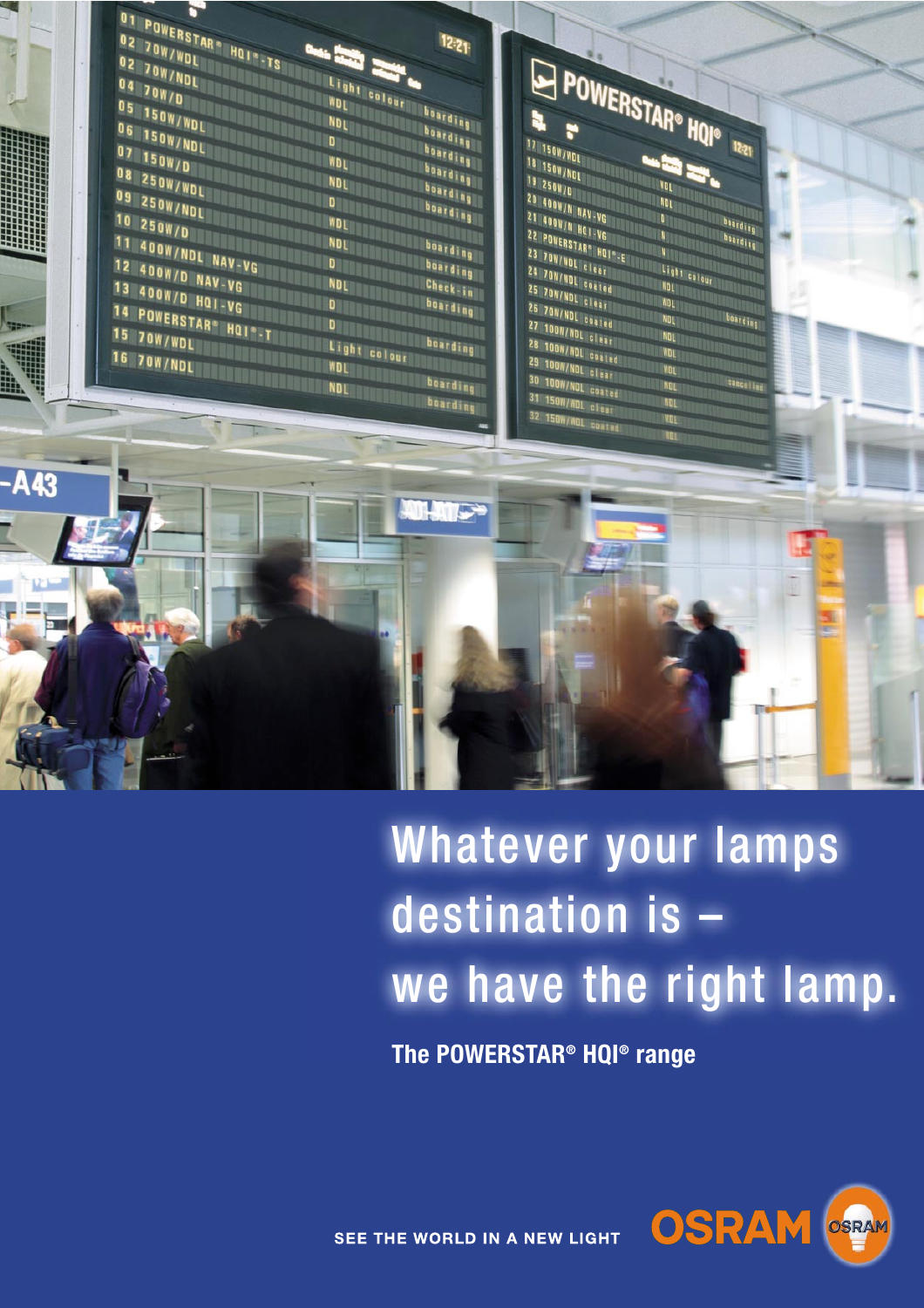



# **Straight to the point: POWERSTAR® HQI®**

POWERSTAR® HQI® metal halide lamps are perfect for all applications in which special attention is given to an optimum balance between quality of light on the one hand and economy on the other.

- They combine intense light with excellent colour rendering
- As point light sources, they offer excellent directability and high luminaire efficiency
- They provide brilliant economy and long life
- They are available in an impressive range
- Wattages from 70 to 400 W
- Three basic shapes (T, TS, E)
- Four light colours (WDL, NDL, N, D)

In view of their obvious benefits, POWERSTAR® HQI® open up a wide range of applications, particularly in professional sectors where the requirements are many and varied. For example, they are used for

- prestige general lighting
- powerful accent lighting • shop lighting
- lighting in the work place
- trade fair lighting
- architectural lighting
- industrial and commercial lighting
- street and park lighting

#### **Four light colours – excellent colour rendering**

Light colour plays an important role in shop lighting and in lighting for rooms that are designed to impress. The right light colour helps create a positive atmosphere and contribute to sales success. OSRAM therefore offers HQI® metal halide lamps in four different light colours.

#### **Warm White DE LUXE (WDL)**

The light colour that is warm and welcoming but still cool enough to display the benefits of brilliant white halogen light in all its glory. It is therefore ideal for combining with other types of halogen light.

# **Neutral White DE LUXE (NDL)**

The universal light colour at 4200 K with very good colour rendering. White and coloured objects come to life in its cool light. Light colour NDL is the most versatile light colour for all types of sales lighting and is excellent for high-quality outdoor spotlighting and for mixed lighting with daylight.

#### **Neutral White (N)**

High initial luminous flux and colour stability are the compelling reasons for selecting this light colour. With a colour temperature of between 4000 K and 5000 K, this light colour is above all used in industrial and commercial lighting.

# **Daylight (D)**

The fresh light colour that brings daylight and correct colour rendering indoors. A colour temperature of more than 5000 K makes colours look as vibrant as they do outdoors, gives reflective surfaces a fascinating brilliance, makes whites radiate and adds sparkle.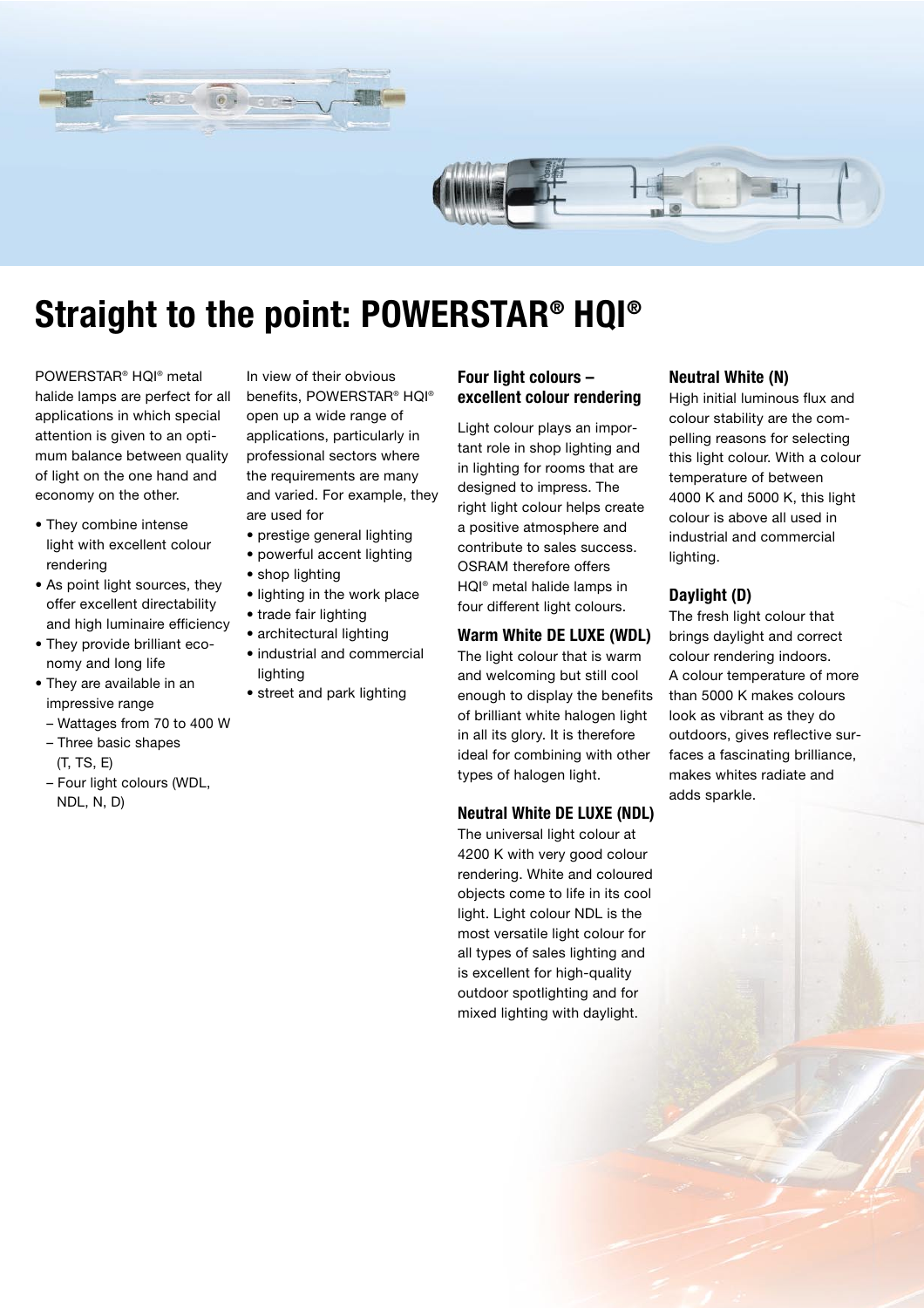



#### **Double-ended and restartable whilst still hot: POWERSTAR ® HQI ®-TS**

The double-ended POWERSTAR ® HQI ® TS 70, 150, 250 and 400 W lamps are available in Warm White DE LUXE, Neutral White DE LUXE and Daylight. Lamps with ≤ 250 W also have a UVreducing outer bulb, so both the Warm White DE LUXE and Neutral White DE LUXE light colours are perfect for all combinations of light from halogen lamps, incandescent lamps and daylight.

Not only can HQI ®-TS lamps be used in spotlights, they are ideal for indirect luminaires. With a suitable igniter the lamps can also be instantly restarted whilst still being hot.







#### **Single-ended and super-compact: POWERSTAR ® HQI ®-T**

The single-ended POWERSTAR ® HQI ®-T 70 and 150 W lamps are among the most compact metal halide lamps in the world with a length of only 84 mm and an average diameter of 25 mm. Their Warm White DE LUXE and Neutral White DE LUXE light colours combine beautifully with tungsten-halogen lamps such as HALOSTAR ® . And of course there is Neutral White DE LUXE that goes superbly with daylight. With their single-ended design and clear outer bulb, HQI ®-T lamps are particularly suitable for use in rotationally symmetrical reflectors where they can provide a highly focused beam for display lighting for example.

POWERSTAR ® HQI ®-T 70 to 400 W lamps are equipped with UV-reducing outer bulbs.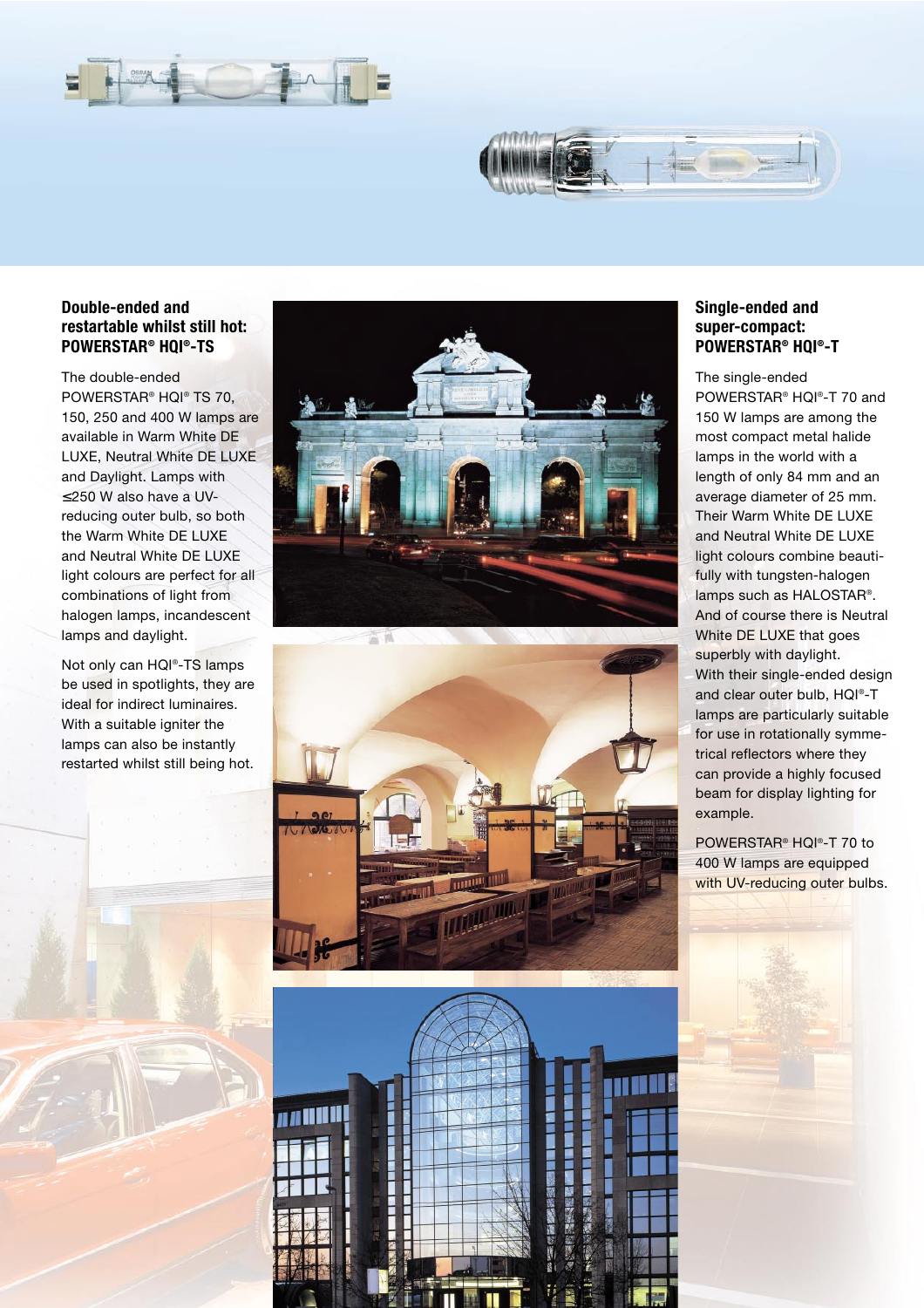



### **High power for open luminaires: POWERSTAR ® HQI ®-E/P 250 and 400 W**

POWERSTAR ® HQI ®-E/P lamps are available in two wattages, 250 and 400 W, and are the first lamps of their class to meet the strict criteria of the planned IEC standard for operation in open luminaires. They are packed with the latest safety features:

- Thicker outer bulb wall
- Protective glass tube around the discharge vessel
- Protective glass tube with wire spiral for added safety

Thanks to the POWERSTAR ® HQI ®-E/P, safe open luminaires that comply with all the relevant standards can now be designed and built without any temperature problems, costly covers or complicated constructions. Replacing and upgrading existing luminaires and systems will be just as quick and easy. These innovative ellipsoidal metal halide lamps meet the UV standard (UV ≤2 mW/Klm) and thanks to identical electrical data can be directly interchanged with other HQI ®-E lamps with E40 bases.





#### **The compact lamp for open luminaires: POWERSTAR ® HQI ®-E 70 to 150 W**

The more compact POWERSTAR ® HQI ®-E ellipsoidal lamps (70, 100 and 150 W) are also approved for use in open unshielded luminaires. With this lamp, the function of the luminaire shield is performed by an integrated glass tube.

Their E27 screw bases and suitability for use as freeburning lamps means that relamping is quick and easy. With open luminaires there is no problem of dust build-up on the shield. POWERSTAR ® HQI ®-E lamps therefore provide the basis for new low-maintenance lighting solutions.

The HQI ®-E is particularly suitable for rotationally symmetrical reflectors in recessed ceiling downlights for general lighting in factories, offices, warehouses and trade fair halls.

### **Ideal for enclosed luminaires: POWERSTAR ® HQI ®-E 250 and 400 W**

POWERSTAR ® HQI ®-E lamps in the higher wattages of 250 and 400 W are the best possible alternatives for all applications in which it is not essential for the lamps to be used in open luminaires but higher luminous efficacies are required than can be achieved with the P versions.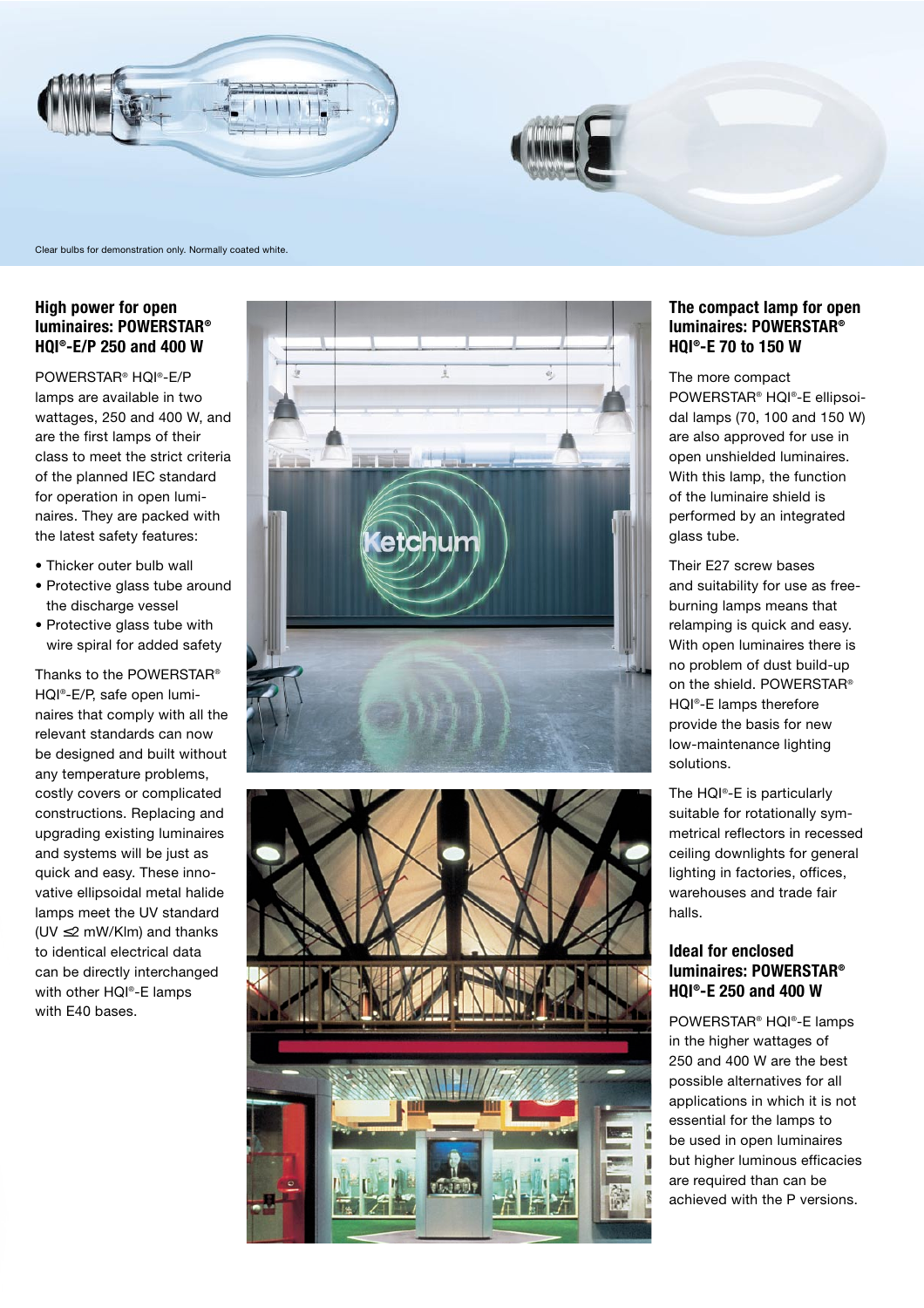

### **Impressive economy and extremely long life**

Thanks to their high luminous efficacy, HQI® lamps offer considerable savings on electricity costs. Their long average life of 9000 hours also contributes to their overall economy. These lamps are economical when compared to other modern light sources. Further advantages can be achieved when these lamps are used in conjunction with electronic control gear (such as POWERTRONIC® from OSRAM for HQI<sup>®</sup> lamps). HQI® lamps are also available in higher wattages, which reduces the number of luminaires needed even further. This in turn makes the installation even more cost-effective.

#### **Cost/benefit analysis**

**based on an installation with a lighting requirement of 100,000 lm, an annual operating time**  of 4000 hours and an electricity price of 0.1 €/KWh

|                              | <b>HALOSTAR IRC</b><br>50 W | <b>DULUX T/E</b><br>32 W | <b>DULUX T/E</b><br>42 W | $H01-T$<br><b>70 W/WDL</b> | $H0$ -T<br><b>150 W/WDL</b> |
|------------------------------|-----------------------------|--------------------------|--------------------------|----------------------------|-----------------------------|
| Luminous flux per lamp       | 1200 lm                     | 2400 lm                  | 3200 lm                  | 5200 lm                    | 13000 lm                    |
| No. of lamps                 | 84                          | 42                       | 32                       | 20                         | 8                           |
| Power consumption incl. ECG  | 53W                         | 36W                      | 46 W                     | 80 W                       | 163W                        |
| Average lamp life            | 4000 hours                  | 10000 hours              | 10000 hours              | 9000 hours                 | 9000 hours                  |
| Energy costs per year        | 1781 €                      | $605 \in$                | 589€                     | 640€                       | 522€                        |
| <b>Percentage comparison</b> | 100%                        | 34%                      | 33%                      | 36%                        | 29%                         |